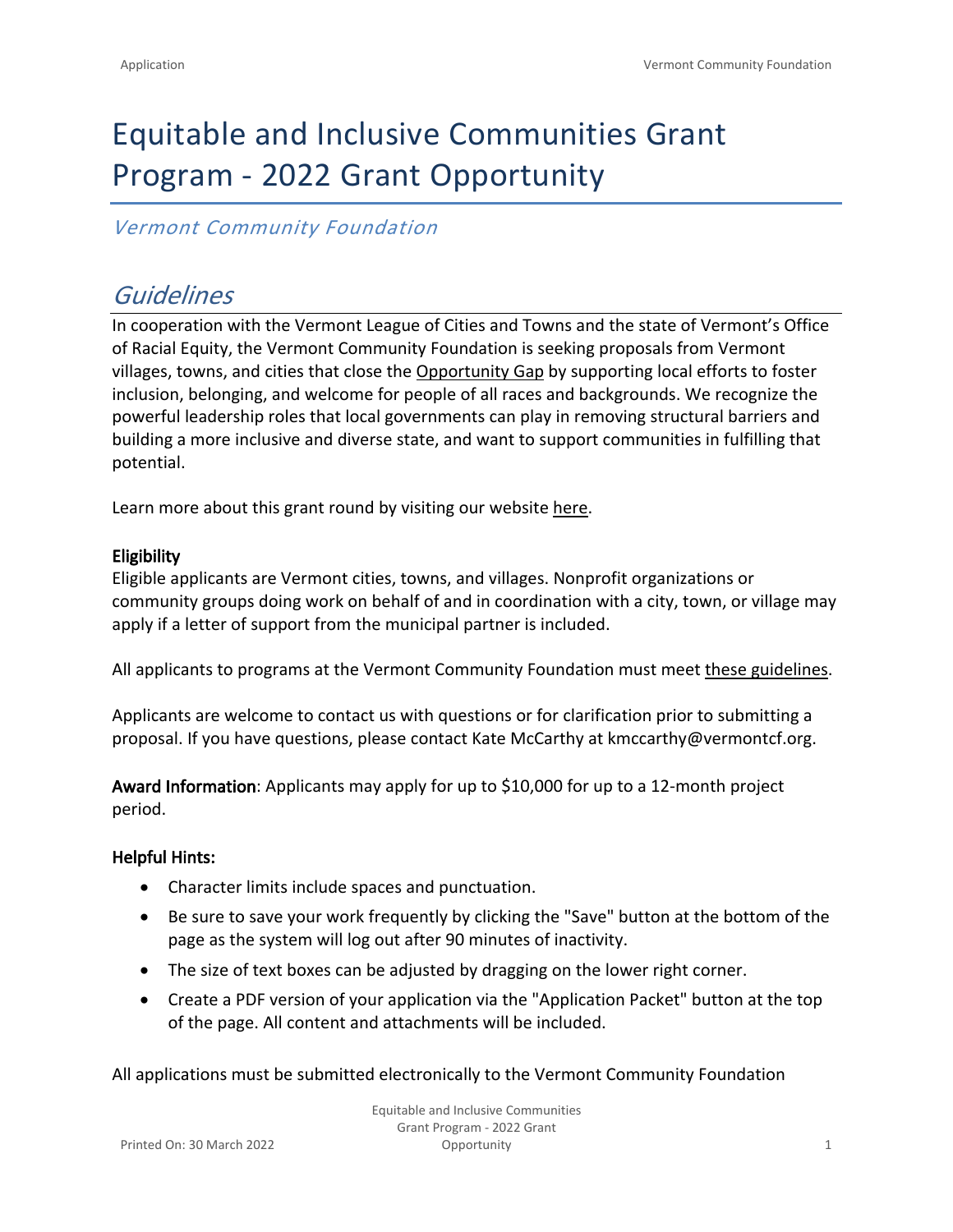through the application form in the Online Grants Manager, which can be accessed at [www.vermontcf.org/OGM.](http://www.vermontcf.org/OGM) Applications will not be accepted by mail or email. If you have questions about the Online Grants Manager, please contact grants@vermontcf.org or 802-388- 3355 ext. 222.

# *Application Questions*

#### **Amount Requested\***

Applicants may apply for up to \$10,000 for up to a 12-month project period. *Character Limit: 20*

#### **Service Area\***

What municipality or municipalities are served by this project? *Character Limit: 50*

#### **Goals and Objectives\***

What do you hope to achieve with this project? Who will benefit?

*Character Limit: 2500*

#### **Activities being proposed\***

What are you proposing to do to advance equity work? What activities or steps will you take to do this? What is your timeline?

*Character Limit: 2500*

# **Timeliness\***

What makes the proposed approach the best one for your community at this time? *Character Limit: 1500*

#### **Community engagement in project development\***

How does this approach serve the needs of the community's former, current, and future BIPOC residents and businesses? Who was involved in developing this project? (Ideally, projects will be developed in partnership with diverse groups of people.) *Character Limit: 2500*

#### **Previous work\***

What work has your community done so far on equity and inclusion? How will this project build upon that work? What conditions are present to help make this work successful, and what might make it challenging? (Prior work is not required, but we are interested in knowing how the community's work is progressing on this topic.)

*Character Limit: 3000*

Equitable and Inclusive Communities Grant Program - 2022 Grant Opportunity 2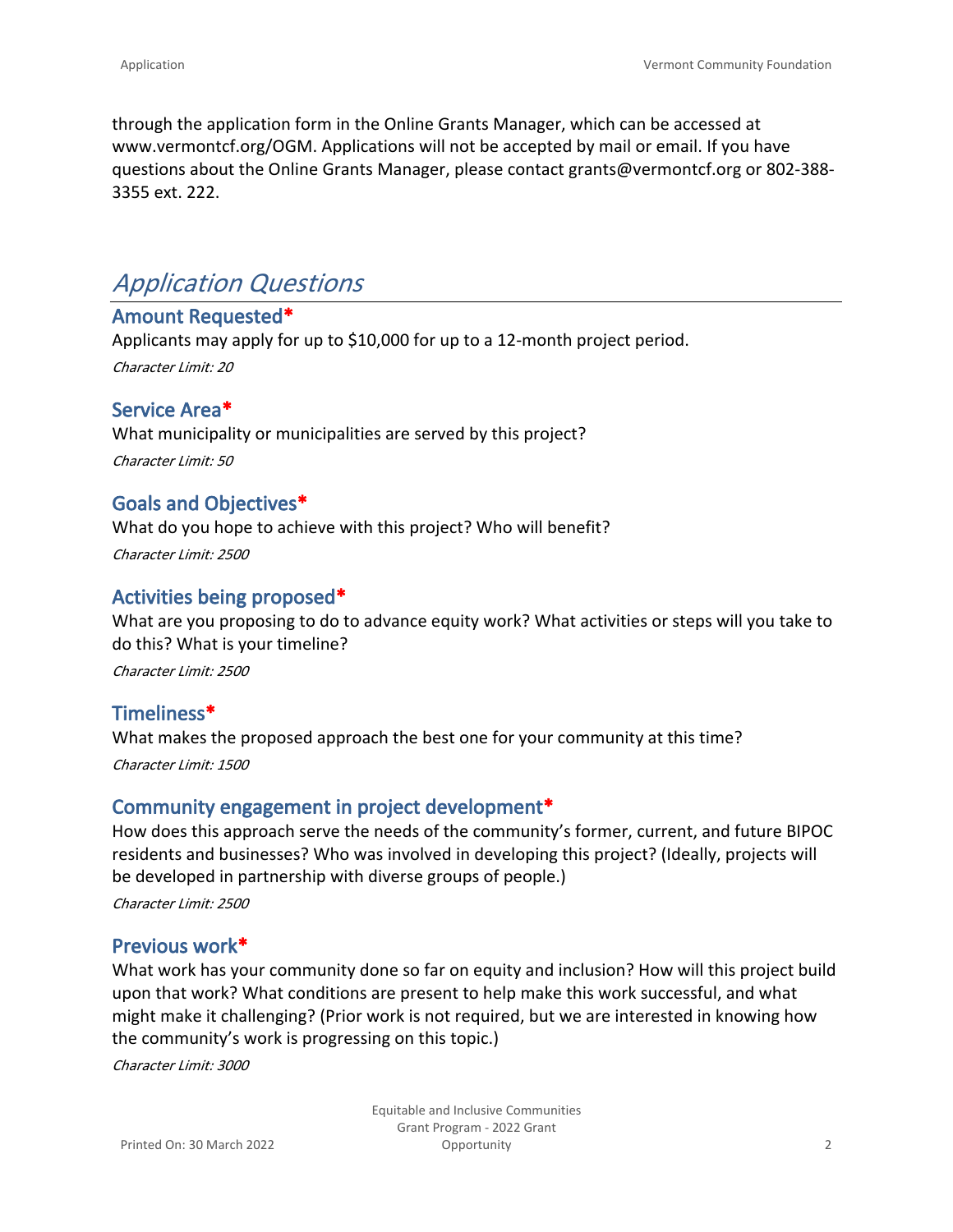#### **Evaluation\***

How will you evaluate your work? How will you know if your goals have been achieved? Evaluation can include metrics (# of people reached, trained, etc.) or other approaches to evaluation.

*Character Limit: 2500*

#### **Project Budget - Itemized (REQUIRED ATTACHMENT)\***

Attach a copy of your itemized project budget. You should include both expenses and revenue, including pending and secured support. (Sample budget documents may be used as a *guide* and downloaded from the Community Foundation's website - visit our [Online Grants Center](https://www.vermontcf.org/nonprofits-and-grantseekers/how-to-apply/) for more details.)

*File Size Limit: 2 MB*

#### **Optional: Project Budget - Additional details**

If this information is not provided elsewhere in the application materials, please provide a brief budget narrative for your proposed activities.

*Character Limit: 2500*

### *About Your Organization*

**Organization Name\*** *Character Limit: 100*

**Primary Contact First and Last Name\*** *Character Limit: 100*

**Primary Contact Email\*** *Character Limit: 100*

**Primary Contact Phone Number\*** *Character Limit: 100*

**Organization EIN\*** *Character Limit: 100*

#### **Organization Mailing Address, City, State and Zip\***

*Character Limit: 250*

#### **What status best describes the applicant?\***

Our grants must be paid to a registered 501(c)(3) nonprofit, place of worship/religious group, or town/municipal agency. If your organization or group does not fall into one of these categories,